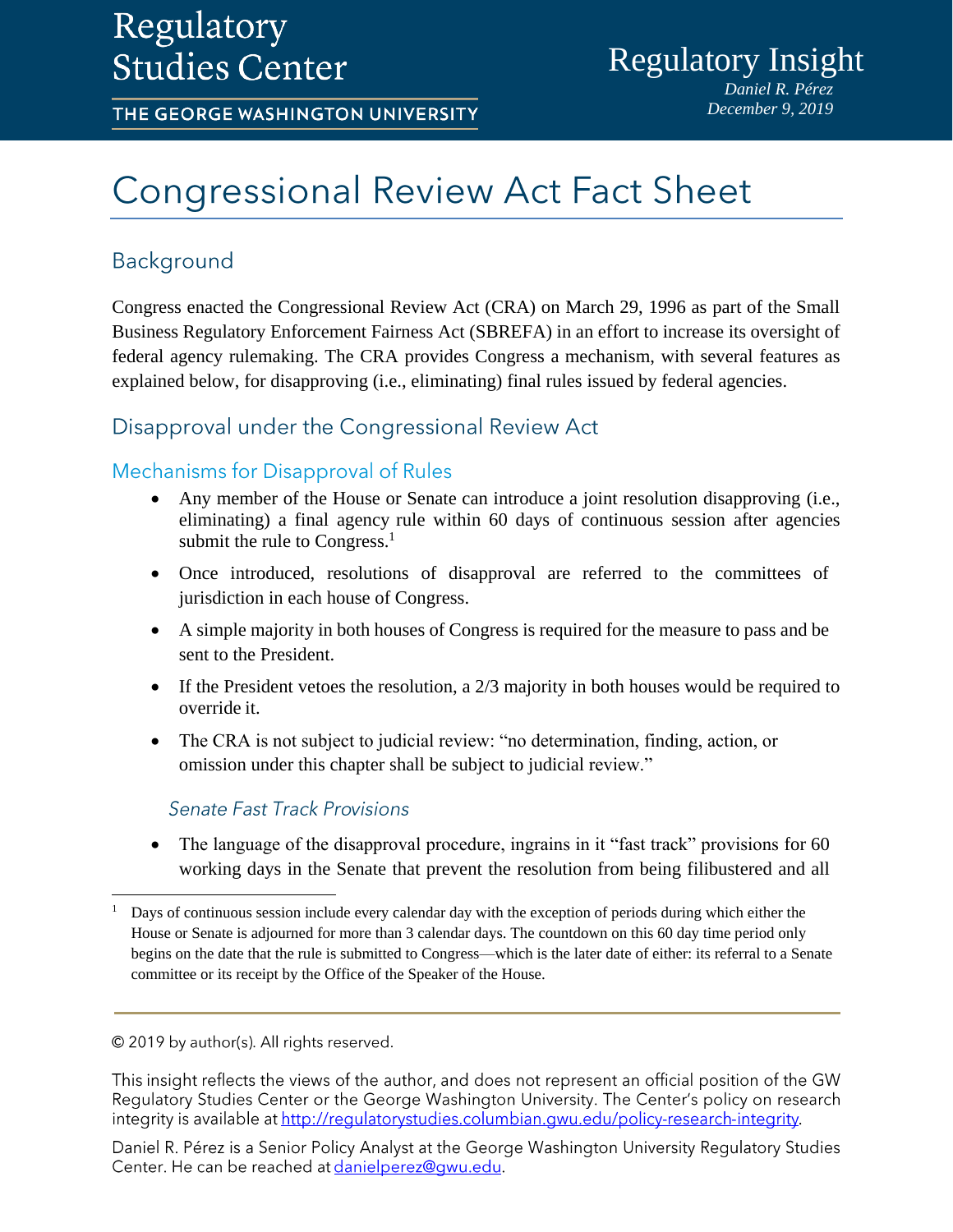but guarantees a final vote on the resolution.<sup>2</sup>

- o Resolutions of disapproval are referred to the committees of jurisdiction in each house of Congress. However, after 20 calendar days 30 senators can sign and file a petition that discharges the committees of their roles and:
	- Allows any Senator to make a non-debatable motion to proceed to consider disapproval;
	- Disallows amendments;
	- Limits floor debate to 10 hours:
	- Prevents any other dilatory actions.
- The CRA does not provide the House with "fast track" procedures.

## **Special Lookback Provision**

- If a rule is submitted to Congress fewer than 60 working days before it adjourns its final session (adjourns "*sine die*") a new period for congressional review becomes available to the incoming session of Congress; for purposes of calculating the timeframe for Congressional review, all rules are treated as if they had been submitted to Congress and published in the *Federal Register* on the 15<sup>th</sup> working day of the incoming Congress. At this point, a new 60 day window of review is available.<sup>3</sup>
- This reset provision creates a condition immediately following a presidential election where an incoming Congress might exercise the disapproval procedure without the threat of a presidential veto.



<sup>2</sup> Used throughout this fact sheet, "working days" for each chamber represents either legislative days (House of Representatives) or session days (Senate) which are counted differently for each chamber based on their respective parliamentary rules.

 $\overline{a}$ 

<sup>&</sup>lt;sup>3</sup> As a rule of thumb, if there are different time periods calculated as a result of differences between legislative days and session days, the CRA prescribes using the time period that gives Congress the longer timeframe to conduct oversight. For example, if 60 session days before a Congress adjourns sine die yields a date in June while 60 legislative days yields a date in May, the CRA prescribes using the date in May (i.e., the longer timeframe for including rules in the lookback provision).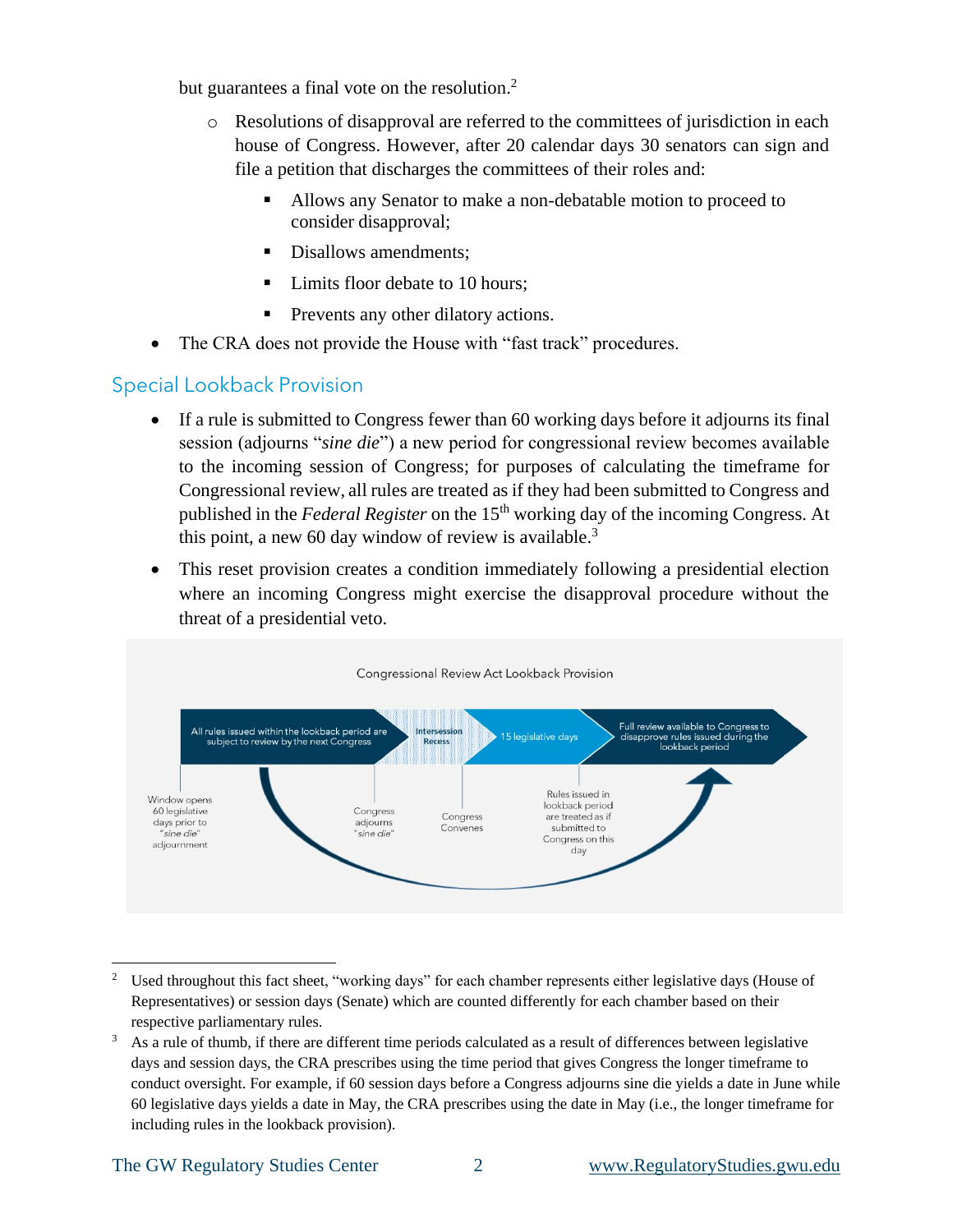## **Consequences for Rules Disapproved by Congress**

- Once a president signs a resolution of disapproval, the rule is nullified: it either does not take effect or its effect is discontinued (for rules already in effect).
- Additionally, such a rule "may not be reissued in substantially the same form." Essentially, once a joint resolution of disapproval takes effect, an agency would require Congress to specifically authorize it by law to issue a new rule that is "substantially the same" as the previously disapproved rule.
- **There is one important caveat**. If a statute or court establishes a deadline for promulgating a rule, the CRA joint resolution of disapproval does not prohibit an agency from issuing future rules as required by the deadline. Instead, the deadline to do so is extended by one year from the date of the joint resolution of disapproval. E.g., the Energy Independence and Security Act of 2007 (EISA) requires the Environmental Protection Agency (EPA) to issue annual mandates that increase the required volume of renewable fuels used in the U.S.; if Congress used the CRA to disapprove of an EPA rule setting new targets for renewable fuels, EPA would still be required by statute to issue additional rules related to the Renewable Fuel Standards (RFS) program, however, the new deadline would be one year after the date of the disapproval.
- If either house of Congress rejects a resolution of disapproval for a major rule, it could effectively cause the regulation to take effect sooner than it would have otherwise.

## **Actions Subject to CRA Disapproval**

- The definition of what is considered a "rule" is the broadest definition contained within the [Administrative Procedure Act](https://www.law.cornell.edu/uscode/text/5/551) and extends beyond rules that are subject to the notice and comment rulemaking process. This includes: interim final and direct final rules, amendments to previously issued rules, general statements of agency policy, agency guidance, interpretative rules, etc.
- Proposed rules cannot be disapproved.
- Only agency actions submitted to Congress under the CRA are subject to disapproval. However, a Member of Congress can ask the U.S. General Accountability Office (GAO) to produce a formal opinion regarding whether the agency action that was previously not submitted qualifies under the CRA's definition of a "rule."
- A resolution of disapproval can only nullify an agency's rule in its entirety.
- Multiple rules cannot be "bundled" under a single resolution of disapproval.
- Several categories of rules are exempt from CRA disapproval including:
	- o "Rules that concern monetary policy proposed or implemented by the Board of Governors of the Federal Reserve System or the Federal Open Market Committee" and "Any rule related to agency management or personnel… [or]…any rule…that does not substantially affect the rights or obligations of non-agency parties."